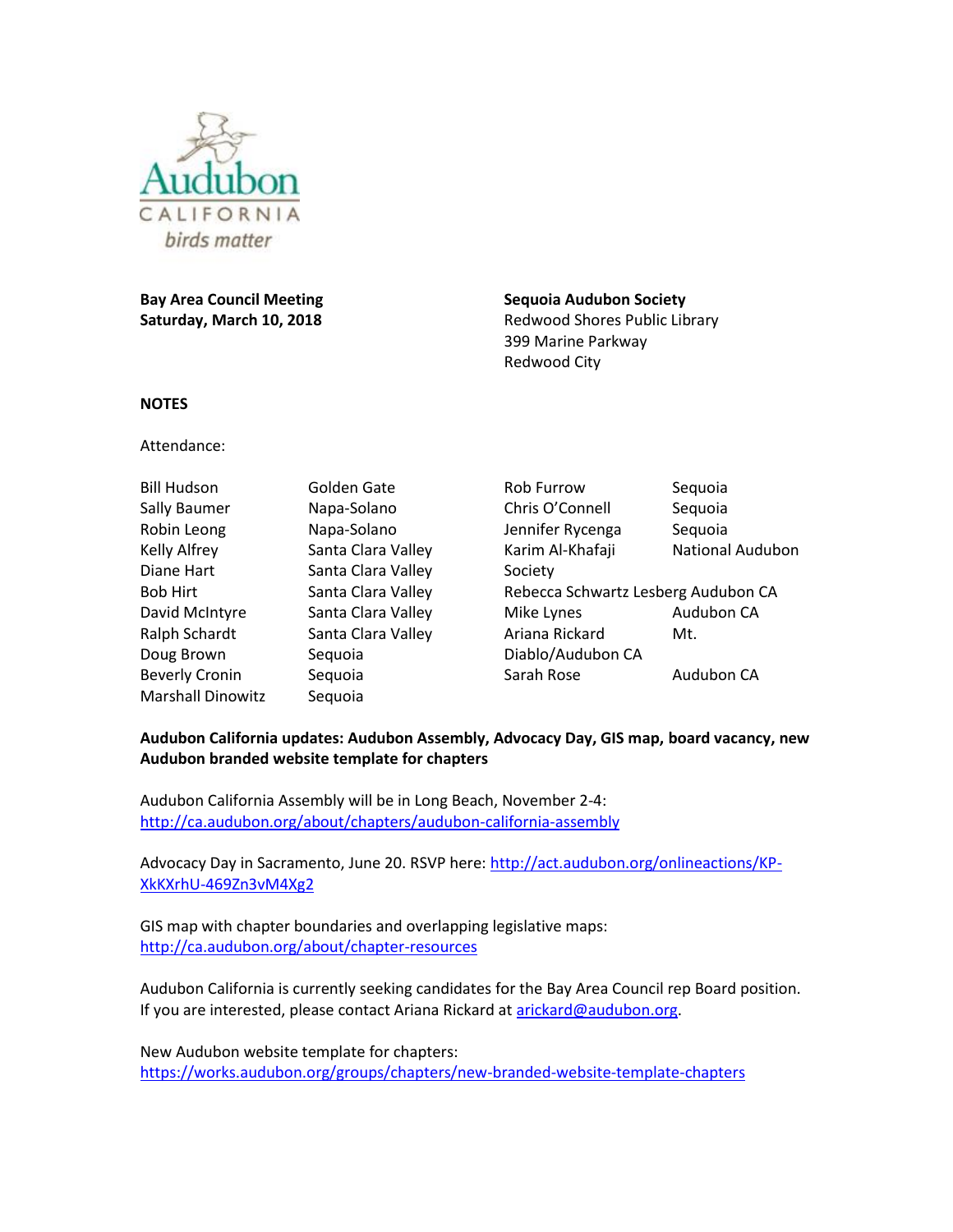### **Meet our new Executive Director - Sarah Rose, Audubon California**

Served as the Executive Director of the California League of Conservation Voters for six years.

# **10:45am Legislative Updates Mike Lynes, Audubon California**

There is a state legislative proposal to protect California from the expansion of offshore oil drilling.

Federal government wants to abandon the DRECP and Sage Grouse Conservation Plan.

Audubon California is sponsoring legislation this year – *AB 2627*. This bill will allow the state's Fish and Game Commission to protect birds from oil pits and spills, power lines, communications towers, and other threats. This measure is a backstop in case federal protections from the Migratory Bird Treaty Act are removed.

*Proposition 68*, the California Clean Water and Safe Parks bond, will be on the June 5 ballot. This \$4.1 billion bond includes \$200 million for the Salton Sea, \$700 million for conservancies, and \$400 million for climate change adaptation. Funding will also go to regional parks and land trusts.

*SB 100 (renewable energy bill)* This is a two-year bill, currently in limbo. The bill would create 100% carbon free energy by 2045, not 100% renewable. Would include hydropower.

Other priority bills – regulation of rodenticide, CEQA changes, Tesla Park. There are 2,000 bills at the moment. Another bill looks at long term governance at the Salton Sea.

Although IBAS are not used as actively as they used to be, they are still alive and well. We use them if we are taking on a new project. Please contact Andrea Jones if you want to update the boundaries of an IBA. (415) 388-2524 ext. 113; [ajones@audubon.org](mailto:ajones@audubon.org)

Link to IBA map:<http://ca.audubon.org/conservation/california-iba-interactive-site-map>

*California Coastal Gnatcatcher* – 30,000 comments to keep species listed and protected under the ESA. Similar issue with the California Willow Flycatcher – Pacific Legal Foundation is challenging the legal protections for distinct subspecies. Earthjustice is representing us and NRDC in a lawsuit defending the U.S. Fish and Wildlife Service's decision to protect the species.

The federal government has decided to repeal the Waters of the United States rule, which will make it easier to destroy wetland. The state is going to put together a Waters of the State rule which would protect those waters. Defenders of Wildlife is leading the coalition.

Anna Weinstein - Marine Program Director, SF; (415) 644-4613; [aweinstein@audubon.org](mailto:aweinstein@audubon.org) Anna led our efforts in Humboldt Bay. Coast Seafoods wanted to expand their oyster farming operations. In the end, they had to shrink their footprint from 300 acres down to 280 acres.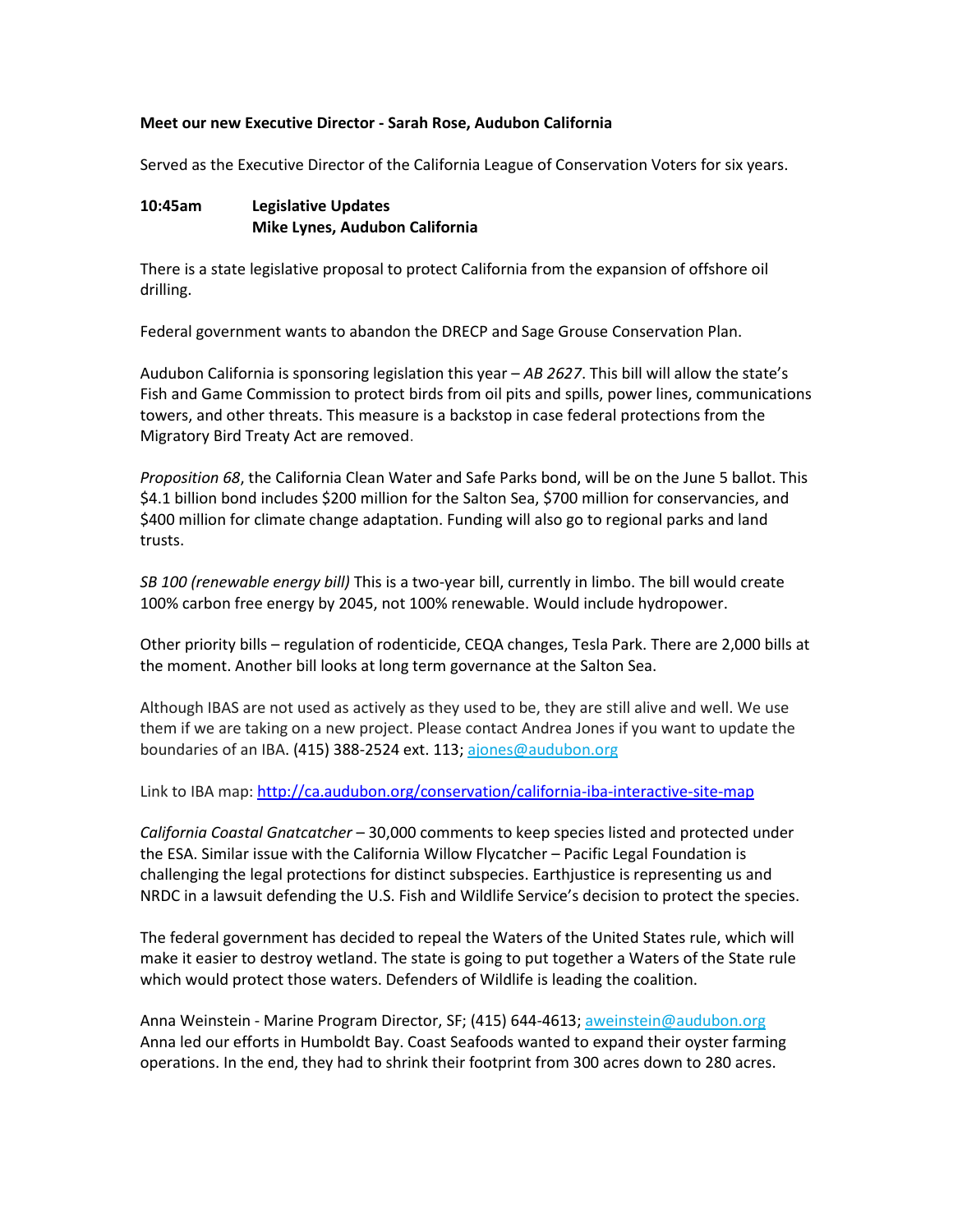# **11:15am SF Bay Program Update Rebecca Schwartz Lesberg, Audubon California**

Audubon is advocating for the beneficial reuse of sediment and for controlling the timing of dredging.

Richardson Bay – second largest eelgrass bed in Bay Area.

1960s – anchor out community grew. Post 2008 – more people joined anchor out community as living on boats was an alternate to homelessness after the recession.

0.4 acres of eelgrass are damaged by each boat. This amounts to 57 acres of direct damage to eelgrass.

The area is governed by the Richardson Bay Regional Agency (RBRA) – a joint powers authority

Rebecca Schwartz Lesberg, SF Bay Program Director, [rschwartz@audubon.org](mailto:rschwartz@audubon.org)

### **Chapter Reports**

### *Napa-Solano*

New Education Coordinator – visitation in schools. Chapter is currently focusing on Bluebird monitoring and grant writing. USFWS - \$2500 bluebird program

#### *Santa Clara Valley*

First strategic planning exercise – day-long meeting. Currently have three goals: Advocacy, education and expanding the circle of birders. Developing a 3-5 year plan.

Burrowing Owl project continues to be successful. 30 people volunteered for service day.

Chapter is also conducting mitigation monitoring at a San Jose site.

#### *Golden Gate*

Centennial exhibit – moving to Richmond City Hall. Ceremony on April 4 with chalk drawings of the birds.

Osprey coming back to Richmond. See<http://sfbayospreys.org/> for nest camera.

Black-crowned Night Herons – Oakland moving nests, setting up nest boxes to encourage them to move.

#### *Sequoia*

Emphasis on citizen science. April 27-30, participating in the City Nature Challenge. Over 60 cities around the world compete to see who can find the most nature.